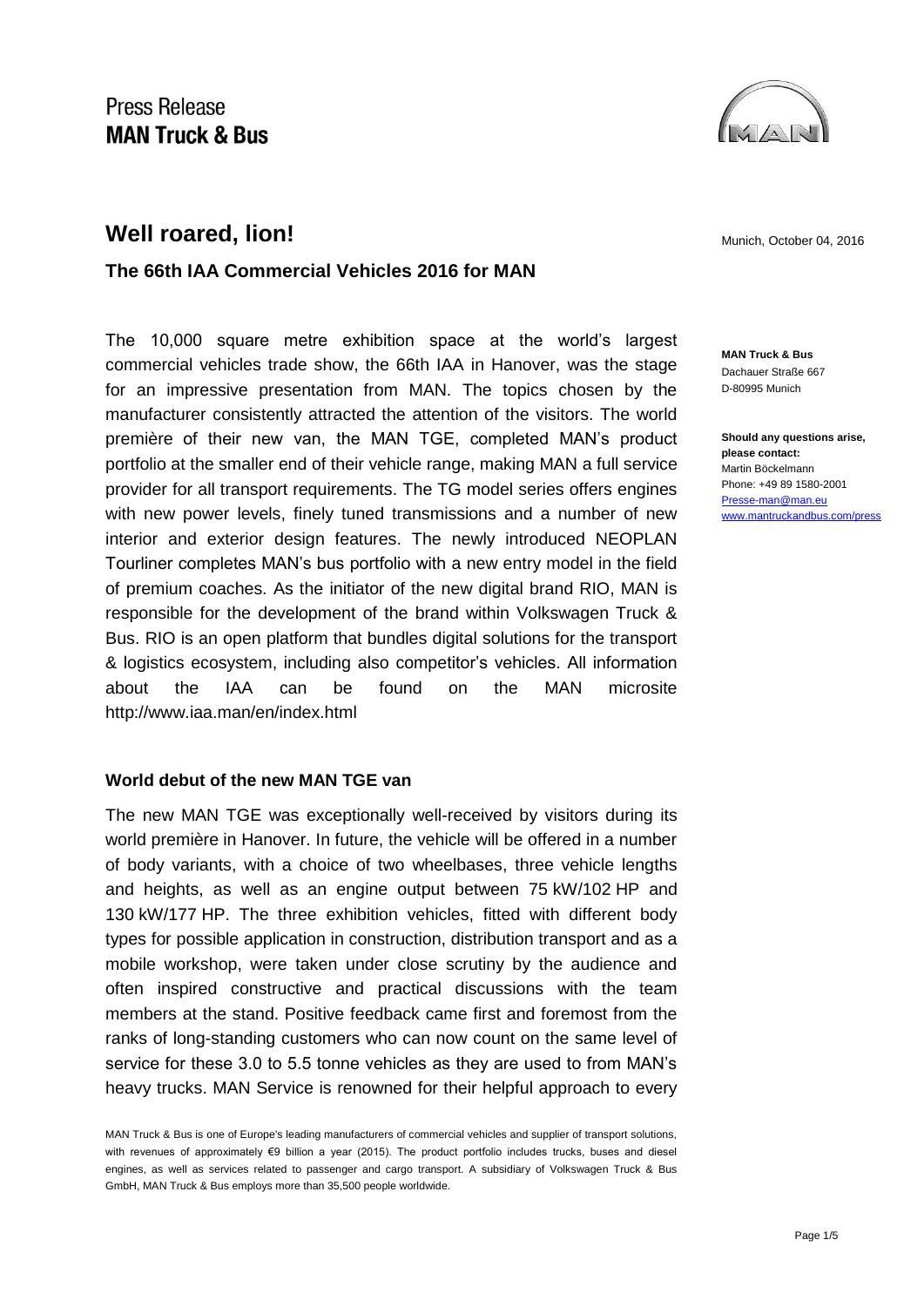

customer – even walk-ins – and for their fast availability in case of emergencies, even at weekends or at night, as well as for their long opening hours. Their range of workshop services naturally includes flexible repair and maintenance contracts as well as full vehicle services – as shown at the trade show. During the course of the trade show, several hundred intentions to buy were already recorded for the MAN TGE.

#### **MAN heavy trucks with more power and a new design**

When it comes to design, MAN put forward numerous innovations for the TGL, TGM, TGS and TGX model ranges at the IAA. Optically, greater emphasis has been placed on the MAN lion as the emotional marker of the brand. Appearing in a bold new design against a high-gloss black background, the lion on the chrome clasp above the grille is now even more prominent. The interior also devotes more attention to the Büssing lion, while the newly developed bright colours and fabrics for all textile surfaces create a completely new sense of space

The new D26 and D38 MAN engines will from now offer more torque and greater performance with lower consumption. The new version of the established D26 engine records an increase of 20 HP and 200 Nm respectively and offers a peak performance of 500 HP. The 640 HP top-ofthe-range engine, which was up to now reserved exclusively for heavy-duty versions, is now available in almost all variants of the MAN TGX D38. The other power levels of the new D38 have each been raised by 20 HP to 540 HP and 580 HP.

With altogether more than 5,500 trucks sold, MAN has far exceeded its own expectations. Added to this are numerous concluded financing agreements and rental packages through MAN Financial Services and the successes in the After Sales department with regard to concluded service contracts.

### **The NEOPLAN Tourliner – a new member of the MAN Bus family**

Another world première was celebrated with the launch of the new NEOPLAN Tourliner, which offers bus companies a new entry model in the field of premium coaches. The flexible applications – from long-distance to tourist travel – the numerous assistance systems and its excellent aerodynamics all make the new NEOPLAN Tourliner a real all-rounder. As with all buses, it also benefits from improved engine and transmission functions, which now offer more torque and more power with lower consumption thanks to an optimised driveline. The newly redesigned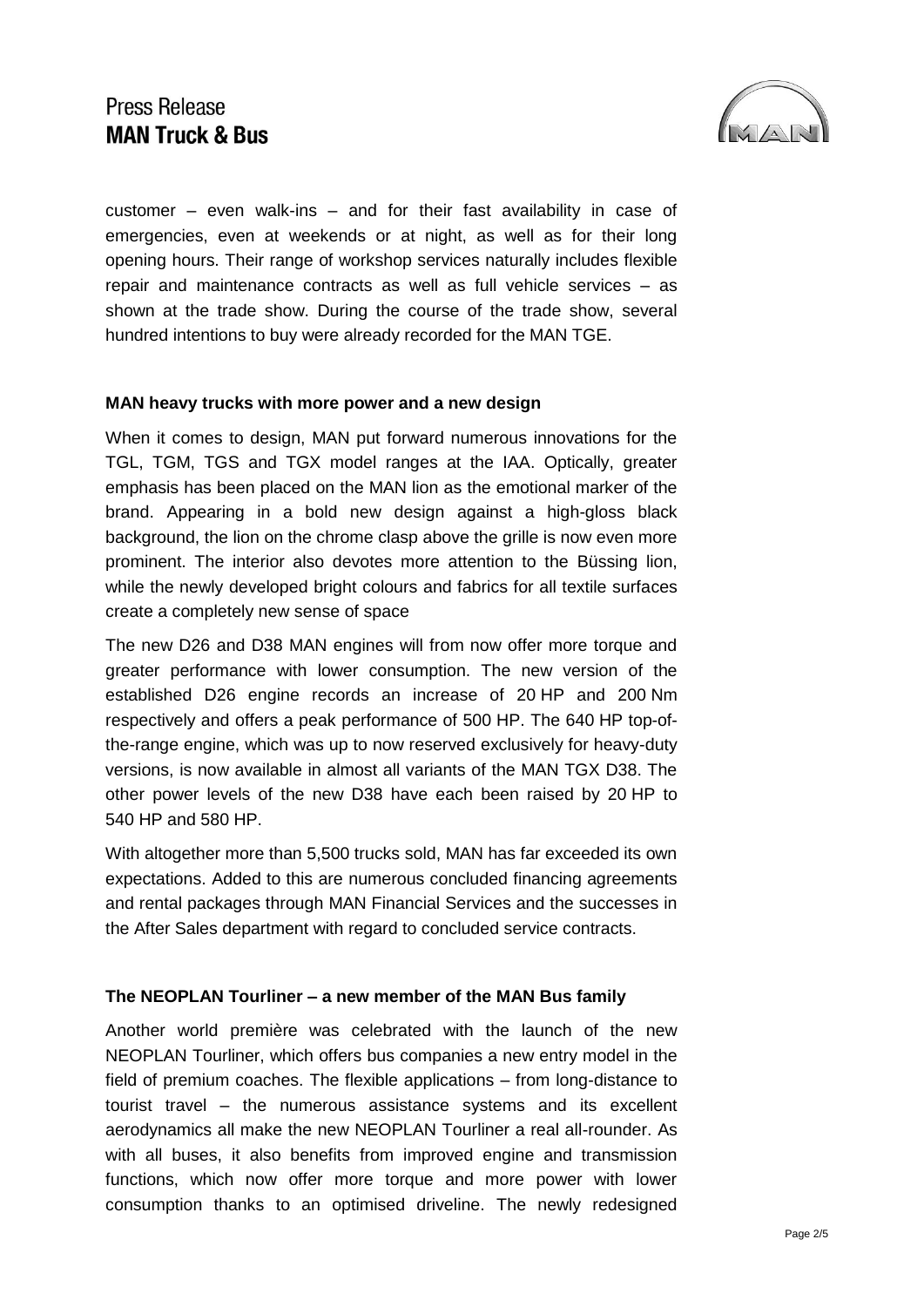

headlights with LED daytime driving lights in 'angel eye' optic will in future adorn all NEOPLAN buses.

Sales expectations for the IAA were also exceeded in the bus sector. A total of more than 350 vehicles are on the company's order list. Reifers Reisen from Warburg, for instance, snapped up the first NEOPLAN Tourliner. Amongst other things, MAN also had the chance to symbolically hand over the 7,500th MAN Lion's Coach at the IAA. The NEOPLAN Skyliner was also a cause for celebration: it was presented with the IBC Award at the trade show. In a preceding extensive comparison test, it had particularly asserted itself amongst other double-deckers in terms of its chassis and of passenger comfort.

### **Digital solutions and electromobility**

MAN presented these two topics with particular professionalism at the IAA 2016 in Hanover, designating a special platform for RIO – the new Volkswagen Truck & Bus brand for digital solutions. RIO is an open, crossmanufacturer business and technology platform that provides individual and uniquely intuitive digital services for the entire transportation and logistics ecosystem. The transport chain is made up of both data providers and data users. As the initiator of RIO, MAN is responsible for its development within the Volkswagen Truck & Bus Group.

With regard to eMobility, MAN Truck & Bus introduced the fully electric MAN Lion's City articulated bus with different charging infrastructure concepts as well as an MAN TGS semitrailer tractor with electric drive for use in applications relating to inner-city night-time supply.

As part of its eMobility roadmap, MAN will be sending a pre-series bus version of a battery electric vehicle (BEV) for field trials in 2018. Series production of a 100% electrically-driven city bus will commence before 2020.

The technological expertise from the eMobility modular system in the bus sector will in future also be available for electric truck applications. In addition, MAN's membership in the Volkswagen Group means that it can utilise synergies within the Group and draw value from the dynamics of the passenger car sector.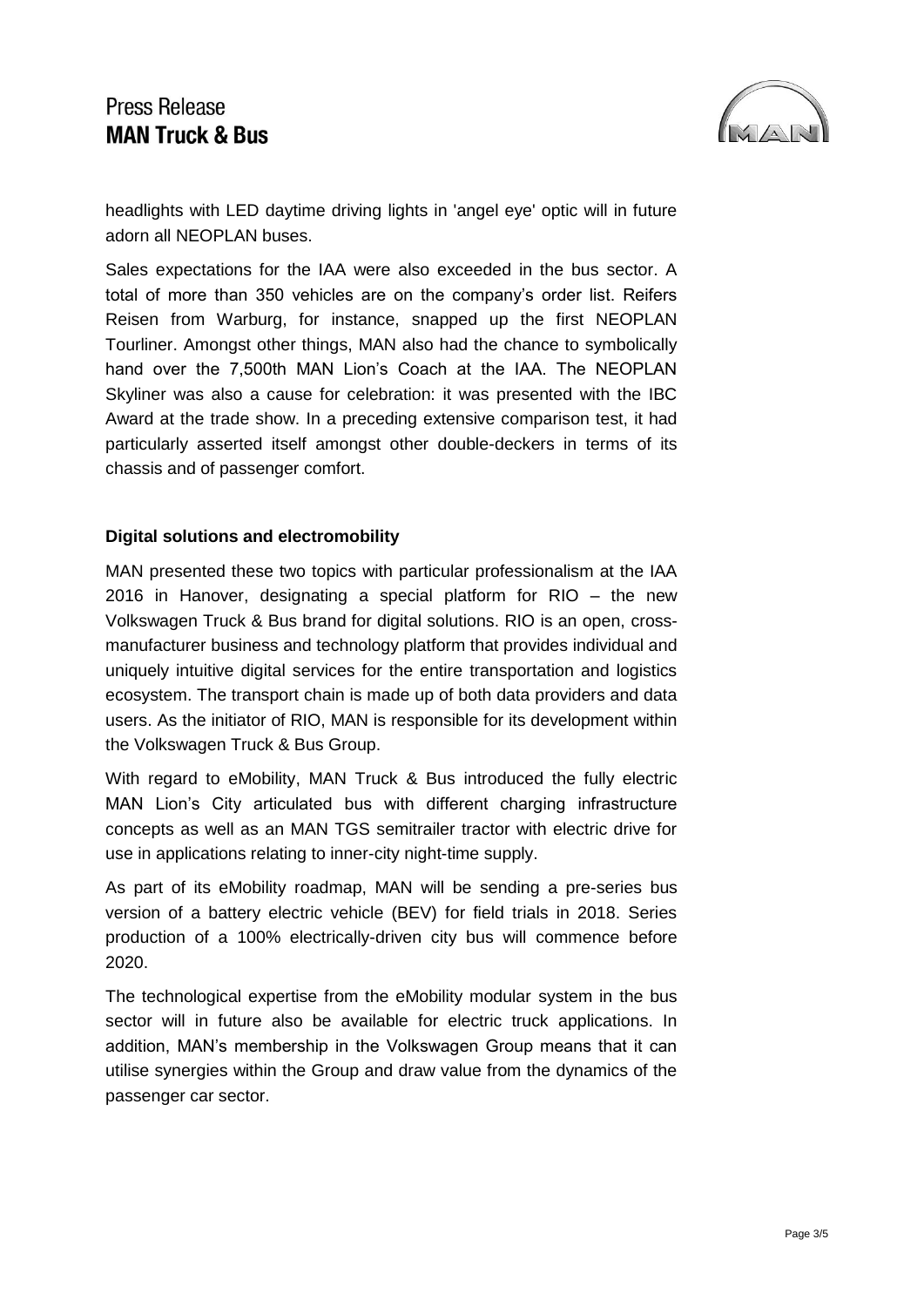

### **Successful trade show presence for MAN**

Joachim Drees, Chief Executive Officer of MAN Truck & Bus and a member of the board at Volkswagen Truck & Bus summarises: "In the last few months, we worked with great passion across all departments to ensure that we could bring as many innovations as possible to the IAA in Hanover. We ignited a veritable explosion of innovations – and gave an exceptional performance."

"All in all, the trade show was a huge success, also with regard to the number of vehicles sold," followed up Heinz-Jürgen Löw, Chief Sales and Marketing Officer for the IAA 2016. "My particular thanks goes to the entire team, who committed themselves fully to attaining our highly-ambitious goals."

By the time the traditional chorus of horns had faded away around 6 pm on 29th September, a total of over 200,000 people had visited the MAN stand at the trade show. On individual days, the count exceeded 30,000 people – an increase of up to 60 per cent compared with 2014. MAN gave numerous informative interviews on the stage at the trade show stand each day. 13,000 footballs were handed out to those visiting the stand during the course of the 66th IAA Commercial Vehicles as a memento of their visit to the trade show. All information regarding the IAA will still be on the MAN microsite right up into November http://www.iaa.man/en/index.html

### Captions:

### E\_IAA2016\_MAN-Bus-01.jpg

At its booth at the IAA 2016 MAN presented busses of both brands, MAN und NEOPLAN.

### E\_IAA2016\_MAN-eBus-01.jpg

MAN Truck & Bus introduced at the IAA 2016 the fully electric MAN Lion's City articulated bus

## E\_IAA2016\_MAN-TGE-01.jpg

The world première of the new van at IAA 2016, the MAN TGE, completed MAN's product portfolio at the smaller end of their vehicle range.